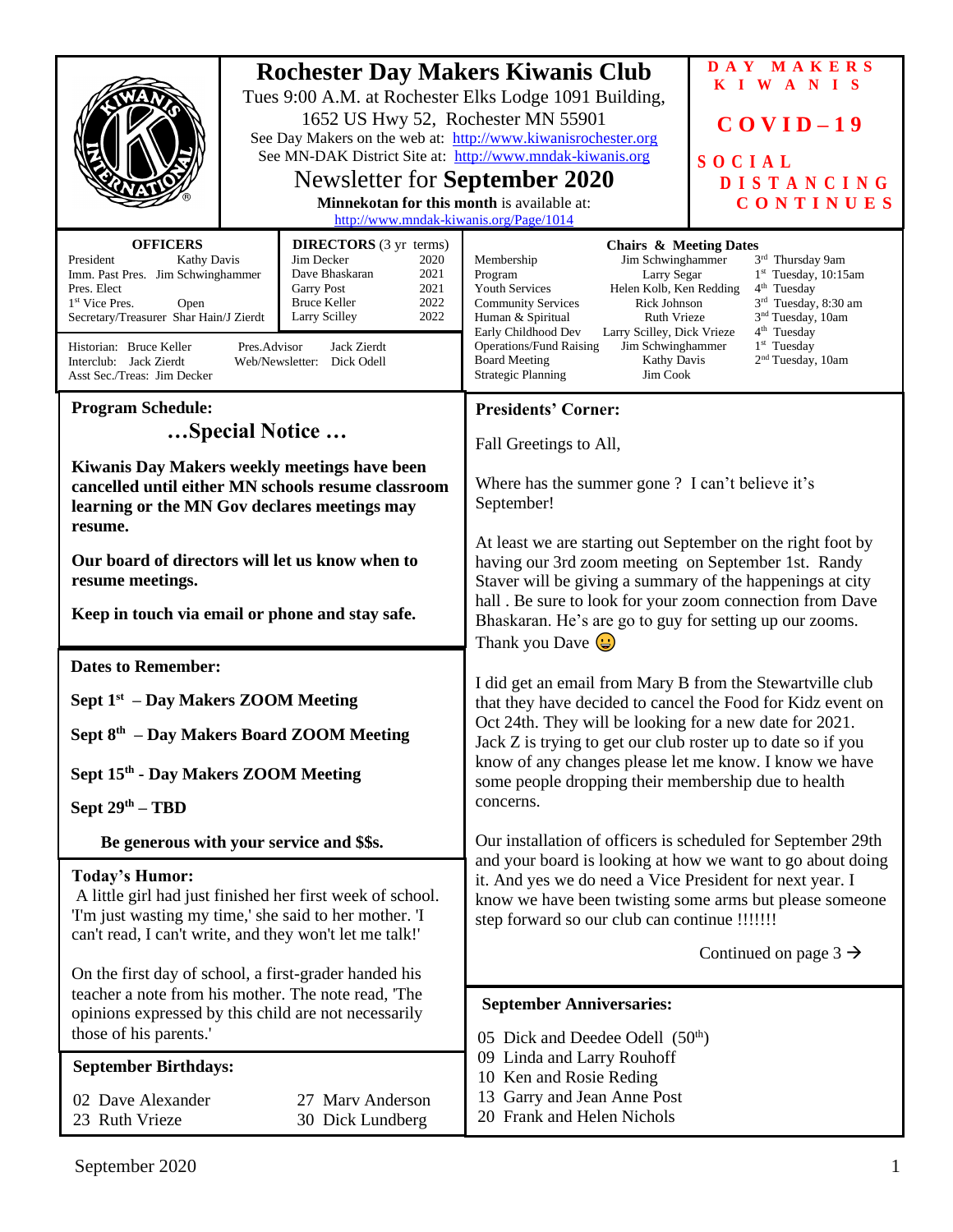| Treasurer's Report $-08/29/2020$                                                                                                                                                                                                                                                                                                                                                                                                                                                                                                                                                                                                                                                                                                                                                                                                                                                                                                                                                                                                                                                                                                                                                                                                                                                                                                                                                                                                                                                                                                                                                                                                                                                                                                            | <b>Day Makers Club Board Meeting:</b><br><b>August 11, 2020</b>                                                                                                                                                                                                                                                                                                                                                                                                                                                                                                                                                                                                                                                                        |  |
|---------------------------------------------------------------------------------------------------------------------------------------------------------------------------------------------------------------------------------------------------------------------------------------------------------------------------------------------------------------------------------------------------------------------------------------------------------------------------------------------------------------------------------------------------------------------------------------------------------------------------------------------------------------------------------------------------------------------------------------------------------------------------------------------------------------------------------------------------------------------------------------------------------------------------------------------------------------------------------------------------------------------------------------------------------------------------------------------------------------------------------------------------------------------------------------------------------------------------------------------------------------------------------------------------------------------------------------------------------------------------------------------------------------------------------------------------------------------------------------------------------------------------------------------------------------------------------------------------------------------------------------------------------------------------------------------------------------------------------------------|----------------------------------------------------------------------------------------------------------------------------------------------------------------------------------------------------------------------------------------------------------------------------------------------------------------------------------------------------------------------------------------------------------------------------------------------------------------------------------------------------------------------------------------------------------------------------------------------------------------------------------------------------------------------------------------------------------------------------------------|--|
| <b>Bank Balance 08/29/2020:</b><br>\$25,597.57<br>\$8,502.47<br><b>Administrative Account:</b><br>\$11,748.36<br>Service Account:<br>\$5,346.74<br><b>Charitable Account:</b><br>50<br>Total Membership:                                                                                                                                                                                                                                                                                                                                                                                                                                                                                                                                                                                                                                                                                                                                                                                                                                                                                                                                                                                                                                                                                                                                                                                                                                                                                                                                                                                                                                                                                                                                    | The board meeting was called to order at 10:00 AM by<br>President Kathy Davis. The following board members<br>were present: Kathy Davis; Dave Bhaskaran; Garry Post;<br>Jim Schwinghammer; Jim Cook; Bruce Keller; Larry<br>Scilley; Ruth and Dick Vrieze and Jack Zierdt.<br>Dave Bhaskaran moved to approve the secretary's<br>minutes from the July 14th meeting with Garry Post<br>seconding the motion. Motion was approved.                                                                                                                                                                                                                                                                                                      |  |
| <b>Jack Zierdt</b> , Treasurer                                                                                                                                                                                                                                                                                                                                                                                                                                                                                                                                                                                                                                                                                                                                                                                                                                                                                                                                                                                                                                                                                                                                                                                                                                                                                                                                                                                                                                                                                                                                                                                                                                                                                                              | The Treasurer's Report was accepted/approved as printed<br>and sent out with the agenda.<br>A report on the profits from the treasure/garage sale at<br>Kathy Davis's held on Friday and Saturday July 24th and<br>25th was given as having \$987.50 profit as of this<br>meeting with \$70 in pledges to make it \$1,000 as of this<br>date.<br>A final dollar amount regarding the collection of K-<br>Dollars was given as \$976.00 that will be divided<br>between the Kiwanis Children's Fund and the Minnesota-<br>Dakotas Educational Foundation.                                                                                                                                                                               |  |
| Via Zoom<br><b>Children's Fund Annual Meeting:</b><br>The Kiwanis Children's Fund annual meeting was held<br>at 9 a.m. ET August 13, 2020. A summary of meeting,<br>22 minutes, is available at:<br>https://www.kiwanis.org/convention/2020-kiwanis-<br>childrens-fund-annual-<br>meeting? $zs=6pPge1\& zl=Cuv37$<br>Kiwanians can learn how gifts to the Children's Fund<br>have been used to serve children around the world.                                                                                                                                                                                                                                                                                                                                                                                                                                                                                                                                                                                                                                                                                                                                                                                                                                                                                                                                                                                                                                                                                                                                                                                                                                                                                                             |                                                                                                                                                                                                                                                                                                                                                                                                                                                                                                                                                                                                                                                                                                                                        |  |
| <b>Dick Odell</b>                                                                                                                                                                                                                                                                                                                                                                                                                                                                                                                                                                                                                                                                                                                                                                                                                                                                                                                                                                                                                                                                                                                                                                                                                                                                                                                                                                                                                                                                                                                                                                                                                                                                                                                           | A discussion was held from the July 14th meeting to<br>donate \$150 to Running Start for Schools through the                                                                                                                                                                                                                                                                                                                                                                                                                                                                                                                                                                                                                           |  |
| <b>Congratulations to Kiwanis Sunrisers Club:</b><br>The Rochester Sunrisers Club knows how to get grant<br>money for their service projects - \$2000.<br>OPERATION ROUND UP<br>luly Grants<br>The People's Energy Cooperative<br>. \$210: Walking Lake Pepin /<br>+ \$2,600; Kasson-Manterville<br>Operation Round Up to Trust Board<br>Destination Lake City - 10<br>Community Education - In<br>support of the Walking Lake<br>provided \$25,644 in grants the<br>volumed of Project Beginnings.<br>Pepin 2020 Fitness Challings<br>third quarter of 2020 to the<br>- \$2,000; Kasson-Mantorville:<br>Dive handred Iwenty-seven<br>Youth Fishing Team - In support<br>following area organizations:<br>of youth open water and our fishing.<br>. \$4,041 Next Chapter Ministries<br>Funds are collected from members<br><b>ASAJUE American Cance</b><br>in Rochester - in support of the<br><b>Society</b> - In support of<br>who have their bill rounded up to<br>development of a children's playroom<br>Flivitmster Hive Lodge<br>the next dollar. The difference is<br>· \$2,590: Pine Haven Foundation<br>- 54,000 Childhood Cancer<br>deposited into the trust fund each<br>in Pine faland - In support of<br>Community in Rochester - In<br>month. Applications for funding are<br>the development of a fungergrowt<br><b>INSTART of Dutgrass Duty</b><br>considered on a quarterly basis.<br>collection site<br>- \$2,000. Family Service<br>The funds are held separately from<br>- \$250. Rochester Sports<br>Rechester - Imageport of<br>the People's Energy Cooperative<br>Foundation - In support of<br>a setor dining initiative<br>sports facility assessments<br>operating accounts and are<br>- \$1,000. Hiawatha Hames | United Way. It was moved by Dave Bhaskaran and<br>seconded by Jim Schwinghammer to rescind this<br>motion. Approved.<br>Following this, Ruth Vrieze moved and Dave Bhaskaran<br>seconded the motion to donate \$100.00 to each of the<br>following elementary schools for needed supplies:<br>Pinewood, Riverside and Harriet Bishop.<br>A discussion regarding the future of Day Makers Club<br>meetings brought us to the following schedule: will be a<br>ZOOM meeting on Tuesday, August 18th at 9:00 AM.<br>Dave Bhaskaran presenting on his trip to Columbia;<br>Scheduled Zoom meetings on September 1st and<br>September 15th with presenters scheduled; September 8th<br>will be a Board Meeting. We are still discussing the |  |
| . \$2,000. Sunrisers Kiwanis<br>administered through the Board<br>Foundation in Rechester-<br>Club of Rochester - To help<br>of Trustees comprised of seven<br>in support of the Hunker.<br>develop a reading pasis at<br>Down at HH includive<br>People's Energy Cooperative<br>Jeremiah Program's Nicklin<br>member volunteers.<br>If you are a member of Peoples Energy Cooperative,<br>they have a grant programs for local good works<br>Do you live in the county rather than<br>projects.<br>Rochester (RPU Electric)? If you do, you can apply for<br>a Peoples Energy grant                                                                                                                                                                                                                                                                                                                                                                                                                                                                                                                                                                                                                                                                                                                                                                                                                                                                                                                                                                                                                                                                                                                                                        | September 29th – Officer Installation Meeting Venue.<br>The following announcements were made of Day Makers<br>events.<br>Ruth Vrieze will be making a contact with Salvation<br>Army to discuss our dates that are reserved for bell<br>ringing to see what the status will be for this year.                                                                                                                                                                                                                                                                                                                                                                                                                                         |  |
| <b>Dick Odell</b>                                                                                                                                                                                                                                                                                                                                                                                                                                                                                                                                                                                                                                                                                                                                                                                                                                                                                                                                                                                                                                                                                                                                                                                                                                                                                                                                                                                                                                                                                                                                                                                                                                                                                                                           | $\rightarrow$ Continued on page 3                                                                                                                                                                                                                                                                                                                                                                                                                                                                                                                                                                                                                                                                                                      |  |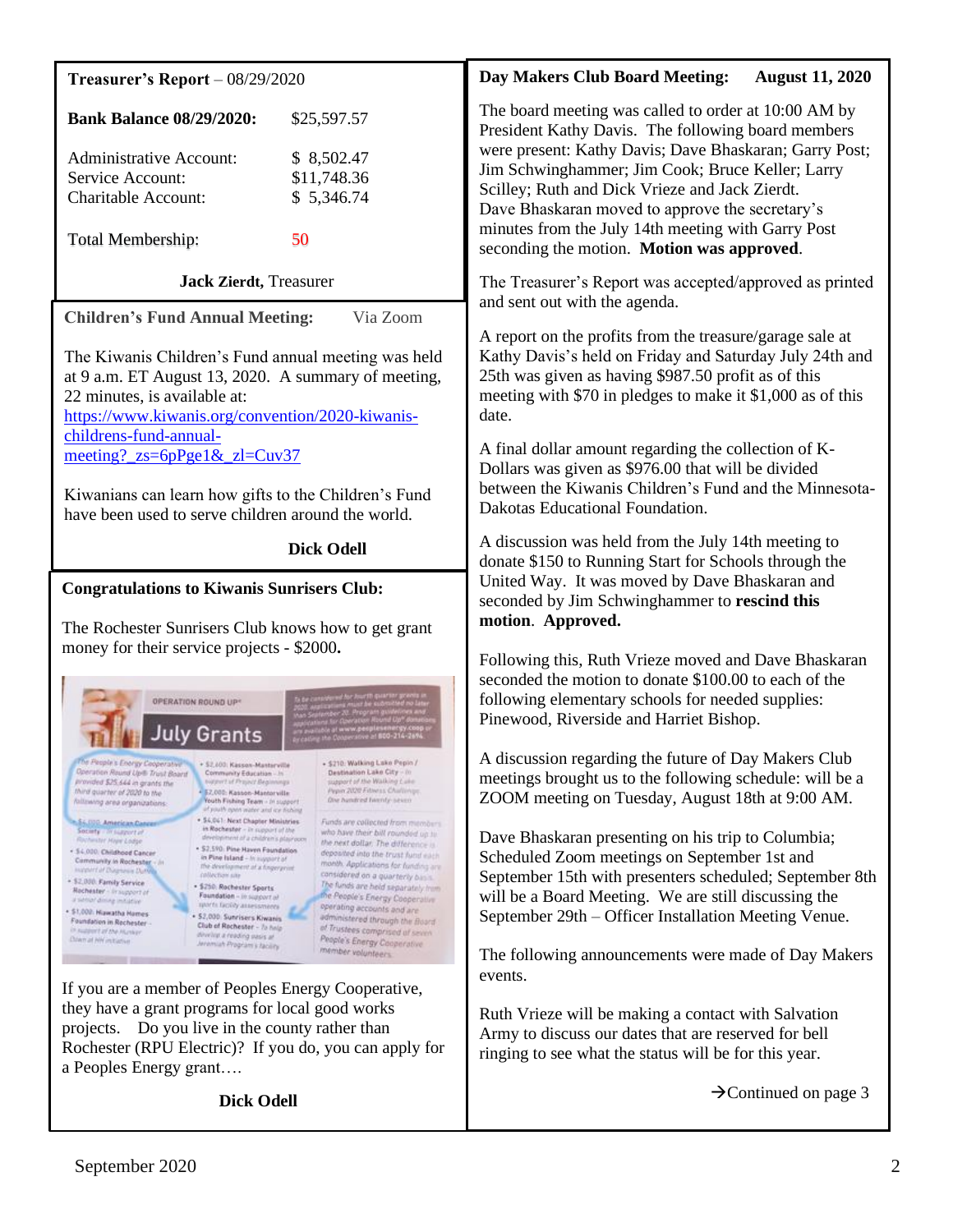#### **Kiwanis Day Makers Club Dues:**

July is the beginning of the  $4<sup>th</sup>$  quarter of the Kiwanis year. Therefore, the 4th quarter (July, Aug, Sept) dues are now payable. Please send your check for the 4<sup>th</sup> quarter dues to Jack.

Some of you still owe for the  $3<sup>rd</sup>$  quarter of the Kiwanis year so please send those dues in as well. If you aren't sure if you paid your 3<sup>rd</sup> quarter dues, please feel free to contact Jack.

The dues are as follows: Regular Membership \$45.00 @quarter; Spouse Membership \$25.00 @quarter and Life Membership \$35.00 @quarter.



**Jack Zierdt** DM Treasurer

# **Make a Child's Day Fun:**

Take a child to horse camp or a WY ranch to learn how to ride and care for horses. They will love it.



**Dick Odell**

# **Day Makers Board Meeting:** Continued from p 2.

Dick Vrieze is still picking up the Bike Trails and is asking for volunteers to assist with this. He also, commented that baby packets are being delivered to the hospitals from the Public Library.

The budget for the 2020 – 2021 Kiwanis Year will be adopted at the September 8th Board Meeting. If you have any budget requests for next year please send them to Jack by the end of August.The meeting was adjourned at 10:52 am.

 **Jack Zierdt** (Secy/Treasurer)

**Rochester Day Makers Club**: **ZOOM Meetings**

Topic: Sept 1<sup>st</sup> Day Makers Club Zoom Meeting Time: Sep 1, 2020 09:00 AM Central Time [httpsSGx://us02web.zoom.us/j/82109913543?pwd=Wnds](https://us02web.zoom.us/j/82109913543?pwd=WndsT2xEV2FQSGxuclZRc0dXTk4xZz09) [T2xEV2FQ uclZRc0dXTk4xZz09](https://us02web.zoom.us/j/82109913543?pwd=WndsT2xEV2FQSGxuclZRc0dXTk4xZz09)  Meeting ID: 821 0991 3543 ; Passcode: goblue

**Topic: Sept 15th** Day Makers Club Zoom Meeting Time: Sep 15, 2020 09:00 AM Central Time [https://us02web.zoom.us/j/85718393580?pwd=djY5dVJu](https://us02web.zoom.us/j/85718393580?pwd=djY5dVJuaW41UGxtUVVXaFp0ME5JQT09) [aW41UGxtUVVXaFp0ME5JQT09](https://us02web.zoom.us/j/85718393580?pwd=djY5dVJuaW41UGxtUVVXaFp0ME5JQT09) Meeting ID: 857 1839 3580 ; Passcode: goblue

**Topic: Sept 29th** Day Makers Club Zoom Meeting Time: Sep 29, 2020 09:00 AM Central Time [https://us02web.zoom.us/j/81141349962?pwd=dUZoSTV](https://us02web.zoom.us/j/81141349962?pwd=dUZoSTVCRytaeUVXczVnLzZ6UGRMZz09) [CRytaeUVXczVnLzZ6UGRMZz09](https://us02web.zoom.us/j/81141349962?pwd=dUZoSTVCRytaeUVXczVnLzZ6UGRMZz09) Meeting ID: 811 4134 9962 ; Passcode: goblue

**Topic: Sept 8th** Day Makers Club Zoom Board Meeting Time: Sep 8, 2020 10:00 AM Central Time [https://us02web.zoom.us/j/83305019779?pwd=b1I2MzBu](https://us02web.zoom.us/j/83305019779?pwd=b1I2MzBuZElDb3Vsbmtza1pSUjJLdz09) [ZElDb3Vsbmtza1pSUjJLdz09](https://us02web.zoom.us/j/83305019779?pwd=b1I2MzBuZElDb3Vsbmtza1pSUjJLdz09) Meeting ID: 833 0501 9779 ; Passcode: goblue

**Dave Bhaskaran**

President's Corner: Continued from page 1

Remember to put the following dates on your calendar, Sept. 1,15 and 29th for club meetings and maybe Sept 8 for a board meeting.

Take care and hopefully we will all be back together in the near future  $\bigodot$ 

**Kathy Davis**, President